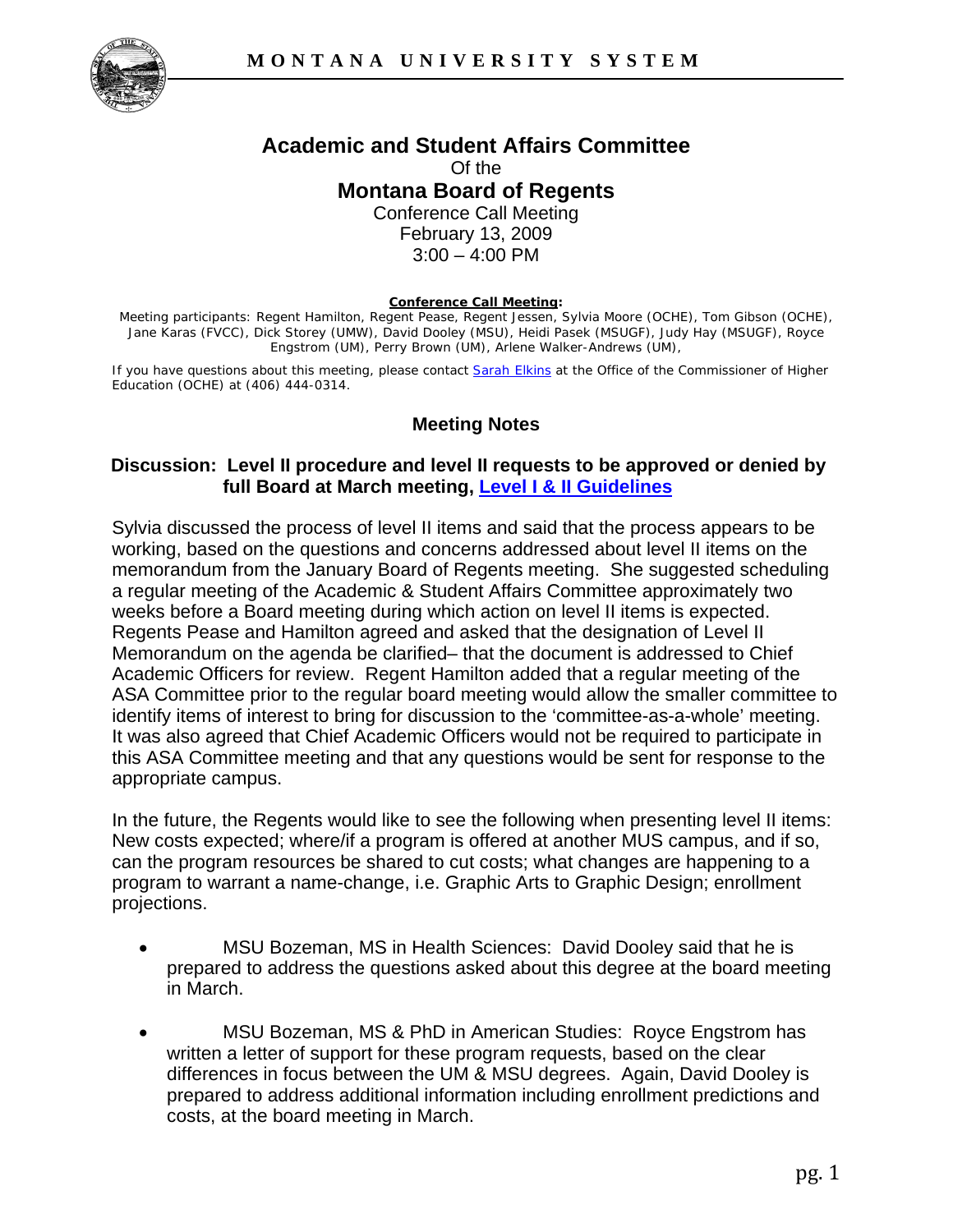

• UM Missoula, 2+2 Engineering Degree Program: UM & Tech will bring a slightly modified level II request to the March meeting, to include plans for MSU to participate as well. Regent Hamilton asked if the number of credits required for that degree is higher than allowed, and if so, is this program exempted through [Policy 301.11 - Undergraduate Degree Requirements?](http://mus.edu/borpol/bor300/301-11.pdf) Arlene Walker-Andrews confirmed that the program is exempt from the 120 credit limitation. The writing exam normally necessary to graduate from UM will not be required by students participating in the program.

Regent Pease asked if there was an engineering program at UM, Arlene Walker-Andrews said that UM offers some engineering courses but they are geared toward physics majors. She suggested that potential program participants are students who wish to live in Missoula to complete their first two years, and those who may start as physics students but realize their interest is more in engineering.

- UM Missoula, Minor in Climate Change Studies: No questions, no discussion
- UM Missoula, Masters in Special Education: This item was tabled pending further discussion between the Deans of Education at MSU Billings and UM.
- UM Missoula College of Technology: A.A.S. in Engineering Technology: This program was approved under probationary status using a level I request in January, 2007. There are currently 119 students on the advisory list, 80 in the program, and four will most likely graduate in May. It is a four semester program and all of the energy tech-specific courses are available online.

# **Discussion: Academic Program Plan**

- 1. Current policy procedure, [BOR Policy 303.10](http://mus.edu/borpol/bor300/303-10.pdf)
- 2. Current campus Academic Program Plans: http://mus.edu/asa/academicplans/academicprogramplans.asp

Regent Hamilton commented that having current academic program plans online is helpful during the program review process. She noted concern in regard to the program reviews of graduate programs. Perry Brown from UM responded that graduate programs go through a similar, regular review process to the undergraduate programs. He offered to provide a report showing enrollment and student progress statistics in graduate programs. He looks closely at peer groups in the regions for enrollment predictions when planning for future programs.

# **Information: Web site updates**

Sylvia suggested the committee visit the new MUS Research web page released this week. The MUS Science and Technology Committee (MUSSTAC) recently approved the MUS Research Plan published on the site. <http://mus.edu/research/default.asp>